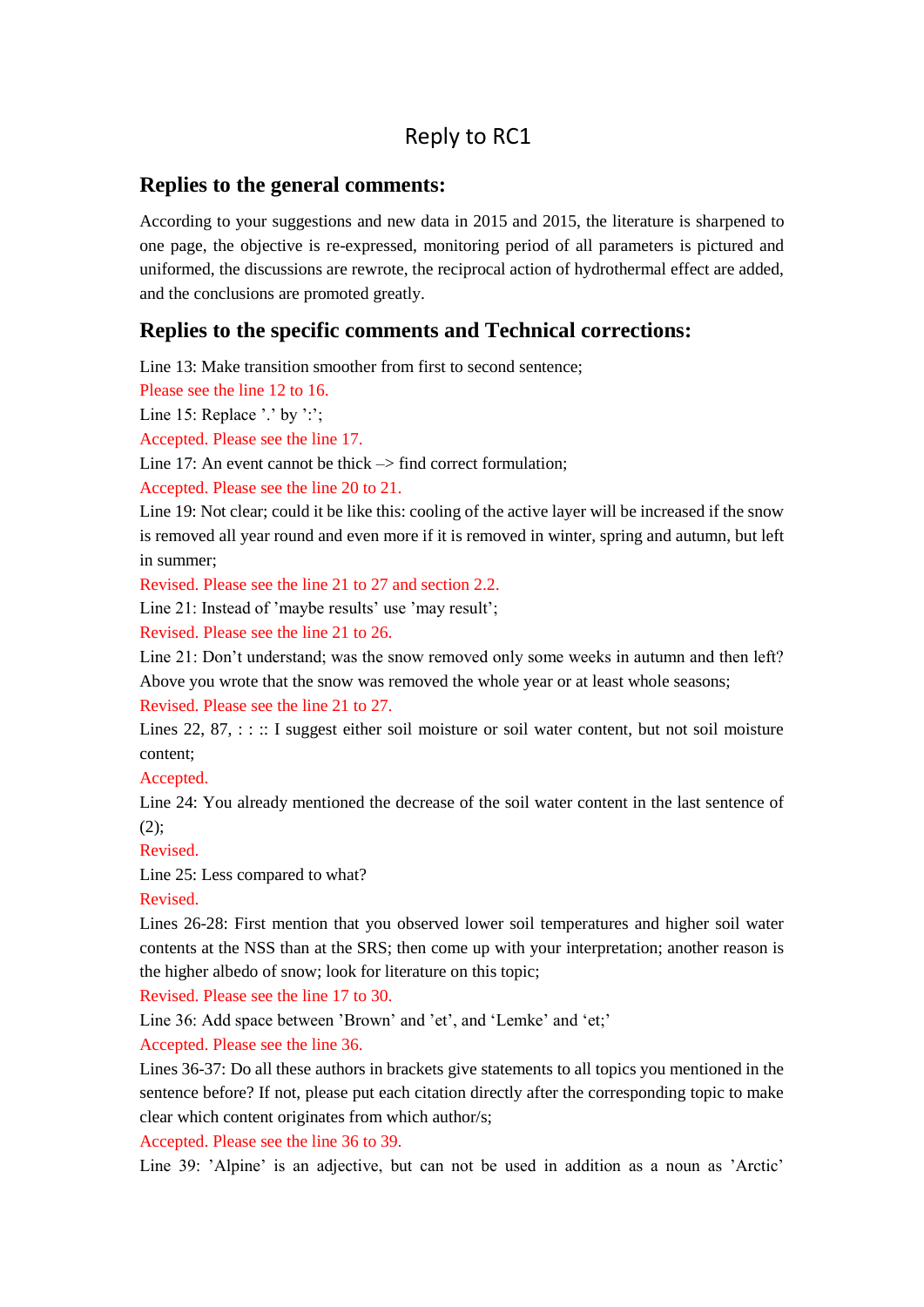or 'Antarctic'; furthermore, 'Alpine' is usually related to the European Alps, while 'alpine' identifies an altitudinal belt in mountains;

Please see line 42.

Line 39: Do all these authors in brackets give statements to all topics you mentioned in the sentence before? If not, please put each citation directly after the corresponding topic to make clear which content originates from which author/s;

Please see the line 41 to 43.

Lines 47, 51: Avoid words like 'helpful' or 'help';

Accepted in the full text.

Line 47: Only for fresh snow; for old snow the albedo can drop below 80%;

It was revised.

Line 48: Why not simply 'snow surface'?

It was revised.

Line 50: Delays compared to what? To an imaginary lower value of the specific latent heat of fusion?

It was revised and deleted in the line 44 to 48.

Lines 49-50: 'specific latent heat of fusion at the transition from ice to liquid water' rather than 'latent heat' as the released energy is related to a given mass; where did you get the value 335 kJ/kg from?; in all physics books I know it is 334 kJ/kg;

Accepted in the full text.

Lines 47, 51: Avoid words like 'helpful' or 'help';

Accepted in the full text.

Line 52: A physical property can't be good or bad;

Yes. It was revise.

Line 53: The K has to be big as it means Kelvin but not thousand;

Yes. It was accepted.

Lines 53, 54: Only 'snow' instead of 'snow cover' because a cover has a thickness but here you refer to a material constant;

Yes. It was revised.

Line 55: Do you mean the European Alps? there are also other Alps like those e.g. in New Zealand;

It was revised and deleted in the line 44 to 48.

Line 55: I suggest '... that the daily rate of the increase in the thermal conductivity coefficient of snow is ...'; I guess this increase takes place during the melting period, but you have to tell the reader otherwise it is not clear.

It was revised and deleted in the line 44 to 48.

Line 56: K instead of k in the unit  $W/(m$  K d):

It was revised and deleted in the line 44 to 48.

Line 59: Add a space after the fullstop;

Line  $60:$  "... with a thick ..."

It was revised and deleted in the line 49 to 59

Line 61: '... with a temperature difference of 20  $\,$  C ...';

It was revised and deleted in the line 44 to 48.

Line 64: '... that a snow cover ...':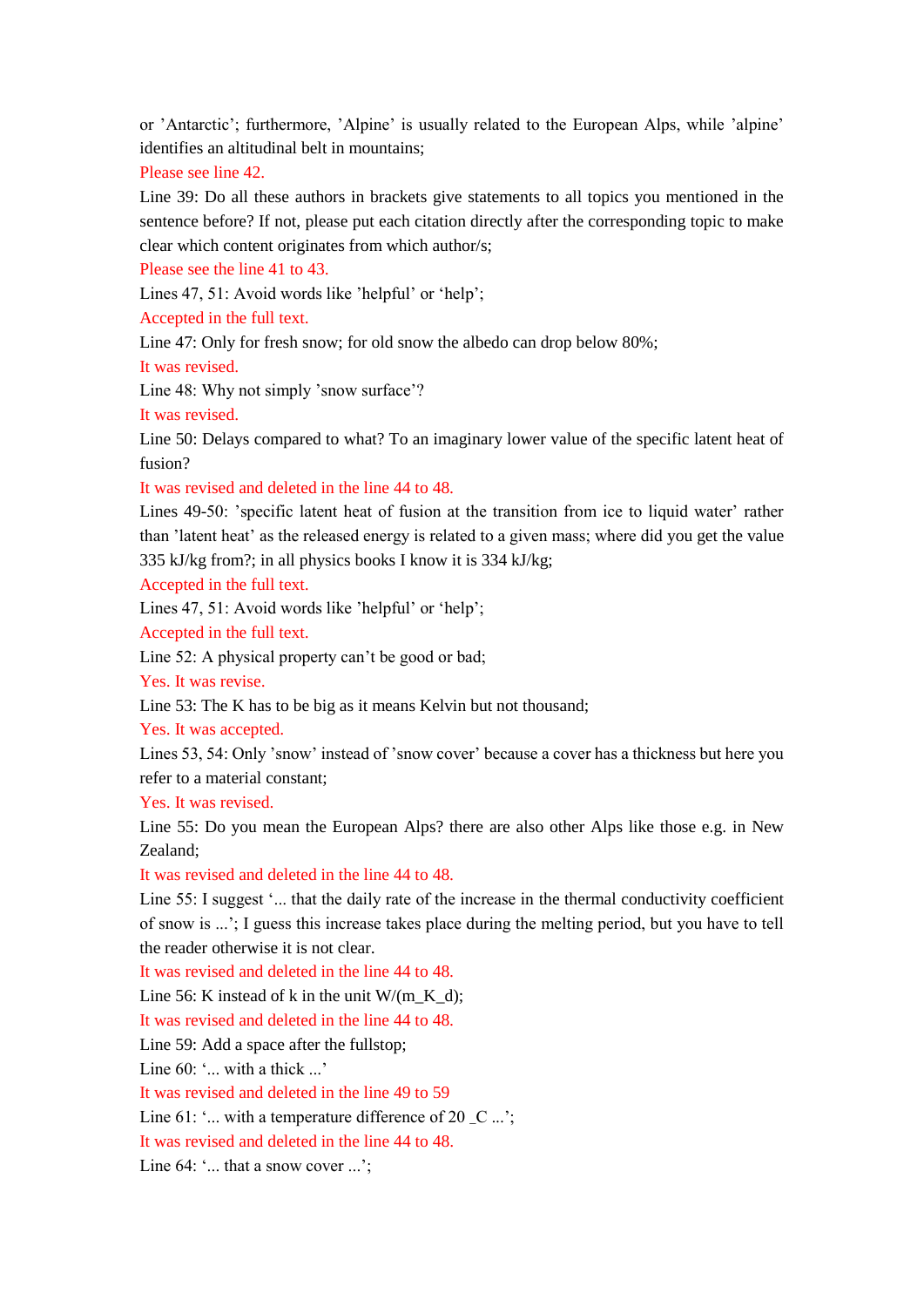It was revised and deleted in the line 44 to 48.

Line 65: not 'will have' but 'has';

It was accepted in the line 53.

Line 65: '... a remarkable ...';

It was accepted in the line 53.

Line 67: Name the country where these mountains are;

It was deleted in the line 49-59.

Line 67: I am not a native speaker, but the English in this sentence doesn't seem to be correct to me; check with a native speaker, please;

It was deleted in the line 49-59.

Line 69: '..., the seasonal snow cover ...':

It was deleted in the line 49-59.

Line 69: Regarding 'temperature difference': as average over the whole winter season?

It was deleted in the line 49-59.

Line 71: Add space between 10 and \_C;

It was deleted in the line 49-59.

Line 71: Add space after fullstop;

It was deleted in the line 49-59.

Line 72: Why 'Pole'? Do you mean ....'in the arctic and subarctic regions'?

It was deleted in the line 49-59.

Line 74: Isn't it 'on the continent'? check with a native speaker, please;

It was accepted in the line 55.

Line 77: Well, there is also an insulation effect below the given values, which rather refer to a (nearly) complete thermal insulation of the ground from the atmosphere by the snow cover;

It refers to a nearly complete thermal insulation. Below the snow cover with the thickness of  $\geq 0.8$  m, BTS depends on the ground temperature and thus the BTS is often used to judge the permafrost.

Line 78: Add a point after 'al';

It was deleted in the line 49-59.

Line 82: Isn't it written CoupModel?

It was deleted in the line 49-59.

Line 83: I suggest 'strongly' rather than 'deeply'; check with native speaker;

It was deleted in the line 49-59.

Line 83: Add space after (2001);

It was deleted in the line 49-59.

Line 84: 'at' instead of 'over':

It was deleted in the line 49-59.

Line 84: '... the European Alps ...';

It was deleted in the line 49-59.

Line 84: '... that a 5-15 cm thick snow cover ...';

It was deleted in the line 49-59.

Line 85: More than what?

It was deleted in the line 49-59.

Lines 22,  $87$ , : : :: I suggest either soil moisture or soil water content, but not soil moisture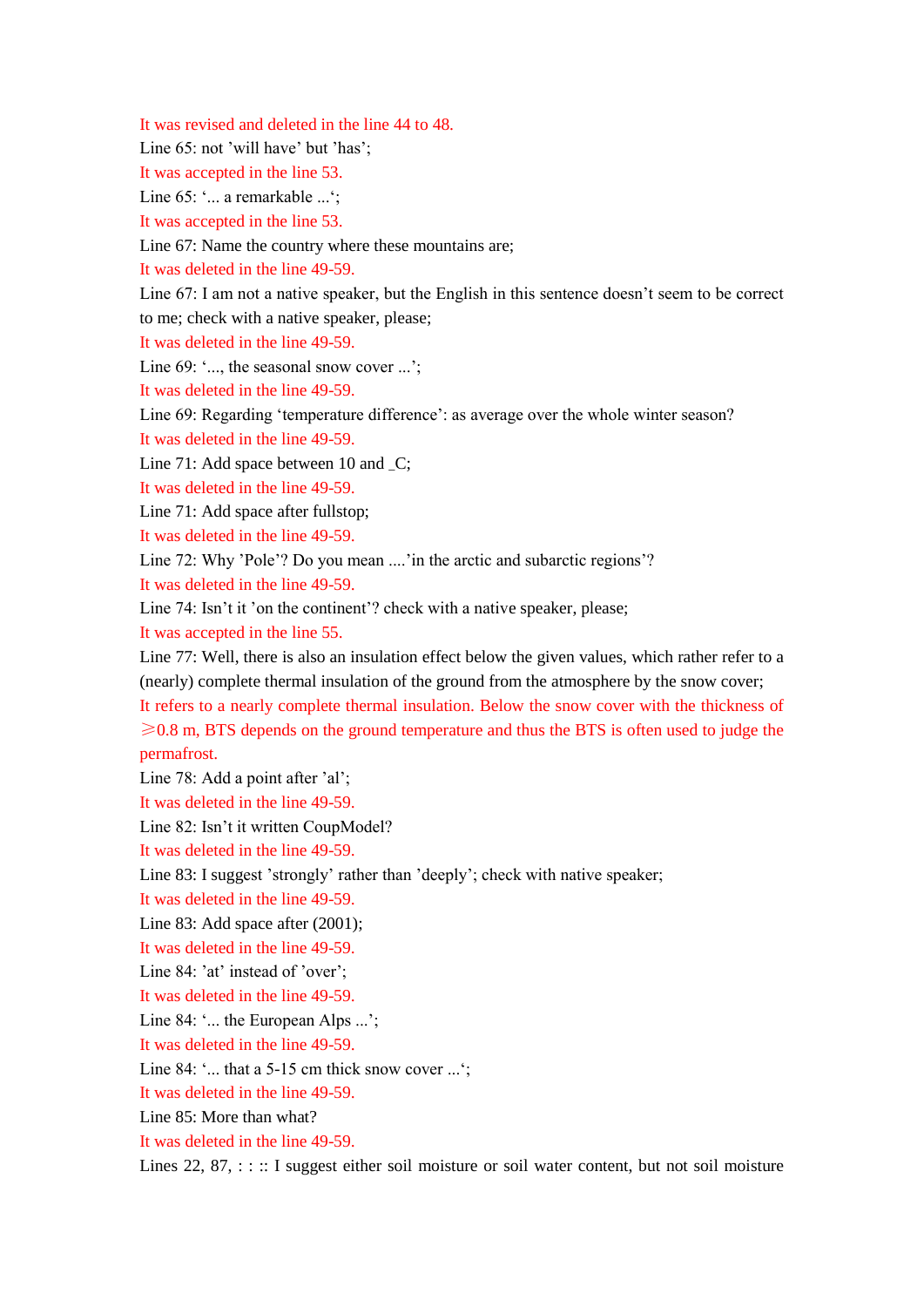content;

Accepted in the line 61 and the full text.

Line 88: Instead of 'melted snow' I suggest 'snow melt water'; besides the melt water originating from ground ice

Accepted in line 62.

Line 89: 'the permafrost shell thickness of the surface layer' -> I don't understand what you mean by this; please highlight;

It was revised in the line 63-65.

Line 92: Put the acronym 'SNOW-17' after 'snow cover energy ... model';

It was deleted in the line 49-59.

Lines 91-94: What is the main finding of this study related to your study?

It was deleted in the line 60-65.

Lines 95-96: You already explicated this statement in lines 43-59; avoid repetitions; you could start the sentence like: While previous studies investigated ..., in this study ...';

It was deleted in the line 66-74.

Line 98: Not 'mountain island permafrost' but 'patchy mountain permafrost';

It was revised in the line 66-74.

Line 100: Please explain these findings more detailed; Lines 101-109: Clearly tell the objectives or research questions of your study somewhere after the literature review and the gaps of knowledge;

It was deleted in the line 66-74.

Line 105: Do you mean '... down to a depth of ...?';

Yes. It was revised in the line 70-72.

Line 110: I suggest simply: '2. Methods';

Accedped.

Line 111: 'Description of' is dispensable, omit it;

Accepted.

Line 121: Label the figure parts using small letters (a, b, c), refer to them in the figure caption (below the figure) an give explanations only there;

Accepted. Please see the Figure 1.

Line 122 (Fig. 1a): Add a scale bar;

Accepted. Please see the Figure 1.

Line 122 (Fig. 1a): I recommend to use the color gradient for the elevation inversely: green for lowest and brown for highest altitudes (more common and intuitive);

Accepted. Please see the Figure 1.

Line 122 (Fig. 1a): Red points for cities are quite dominant compared to the landscape and especially the monitoring site; I recommend to make at least the monitoring site more visible (e.g. red frame);

Accepted. Please see the Figure 1.

Line 122 (Fig. 1a): The unit is usually given in [...]; would also do it like this here and throughout the manuscript (please check in all figures, tables and in the text where you give the unit after a numerical property);

Accepted. Please see the Figure 1.

Line 124 (Fig. 1b, Legend): 'Monitoring site' is exactly the same expression as for the whole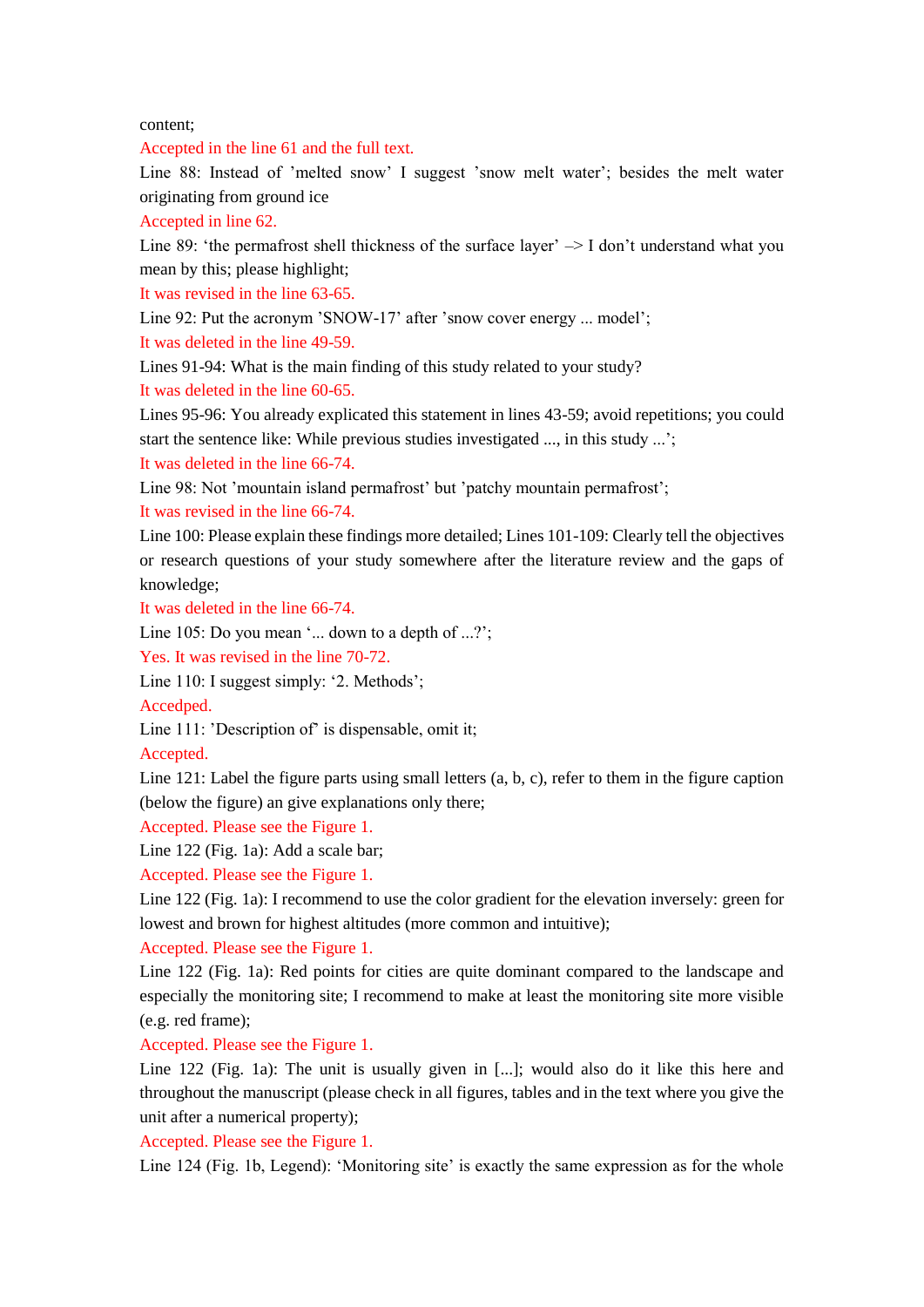monitoring site you show in Fig. 1a - this is misleading; I suggest to use the word 'monitoring plot' for the areas you called NSS and SRS which then change to NSP and SRP;

Accepted in the full text.

Line 124 (Fig. 1b): Could you show the topographic map or an aerial photograph in the background to get a better impression of the soil surface coverage?

Accepted. Please see the Figure 1b.

Line 126 (Fig. 1d): Picture is slightly higher than that of Fig. 1c  $\rightarrow$  adjust Accepted. Please see the Figure 1c and d.

Line 127: Give meaning of all abbreviations; figures and tables (in combination with their caption) have to be understandable by its own; check for abbreviations in figures and tables throughout the manuscript;

Accepted in the full text.

Line 131: Why do you give a range for the average annual values but not for the minimum and maximum annual values?

I think the both expressions are all ok. Please see the section 3.1.

Lines 130-131: I suggest '..., the air temperature in the region ranged between minimum values of -33.9  $\mathbb C$  and maximum values of 24.1  $\mathbb C$  while the average annual value was ...'; Accepted. Please see the section 3.1.

Line 134: I suggest: 'mean annual gust speed (measured half-hourly)';

It was deleted in the revised paper.

Line 134: What is the name of the river? Also show it in Fig. 1 a, b;

This is a seasonal small stream, which can't be found in the local GIS database. It flows away in the northwest of the SRP and the shortest distance between the stream to the SRP is about 200 m. The stream does not appear in the google map (Figure 1b) due to the big distance.

Line  $135:$  '... found (Figure 1d)';

Added.

Line 136: ' ... 20% (Figure 1c). ';

Please see the line 89 in the section 2.1.

Line 139:  $\cdot \dots$  at the snow site  $\dots$ :

Please see the line 98-99..

Line 140: 'Mudstone occurs at a depth of 5.0 m for the NSS and 3.6 m for the SRS(Figure 2)'; Please see the line 100.

Line 144: '...-0.32 to -0.30 \_C...'; then use  $\hat{a}A\check{Z}$ to' to indicate a range throughout the document; It was deleted in the text.

Lines 148 and 150 (Fig. 2a and 2b): To make it clearer I recommend to omit the vertical lines between a property and its value, e.g. Altitude: 4040 m;

Accepted in the Fig. 2a and 2b.

Lines 148 and 150 (Fig. 2a and 2b): Regarding column 'Notes'  $\rightarrow$  To save space in the figure itself you could give this information in the caption;

Accepted in the Fig. 2a and 2b. Contents in the 'notes' are placed in the caption.

Lines 148 (Fig. 2a): Regarding second layer from top  $\rightarrow$  I can hardly believe that the soil can be saturated at a water content of 2.6 % (at 2.1 m depth) within this layer which you generally call water saturated (equivalent for third layer from top in Fig. 2b);

Reply: Yes, a water content of 2.6 % shows that the soil is unsaturated. This W.C. value may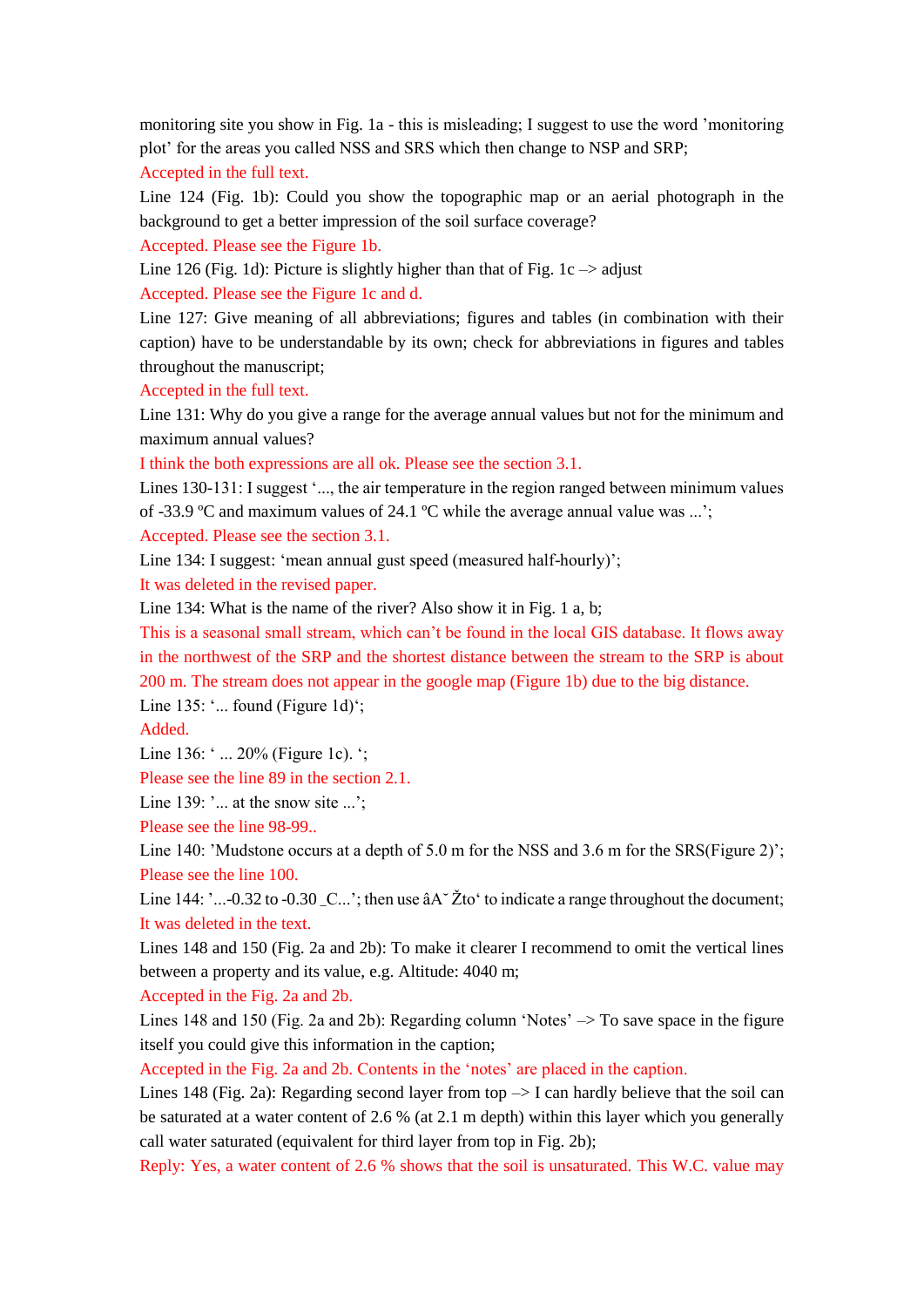be connected with the water loss of the drill core. Water retention ability of sandy-gravelly soil, located in the second layer (Fig.2a), is very inferior. During the process of collecting the core in September 2009, the active layer was thawed and water flow could be seen along the core barrel. In the early plan, test pits were expected to be excavated in November 2009. Because the ground water was found at the depth of 0.6 m in the NSP and 0.8 m in the SRP, construction time of test pits were postponed to May 2010. So, the above mentioned soil layer was regarded as saturation in the both figures. To avoid misunderstanding, three W.C. values at the depths of 1.0 m, 1.5 m and 2.1 m, are all deleted in the Fig. 2a. Saturated water content of coarse sand is generally approximately 10.0% The W.C. values at the depths of 2.6 m in the Fig. 2a and 1.5 m in the fig. 2b are still retained in the both figures.

Lines 148 and 150 (Fig. 2a and 2b): Regarding 'Column  $1:100' \rightarrow$  On my screen (at a view size of 100%) 1 m is equivalent to 6 mm, so the scale 1:100 might be correct in the original figure but it was changed when implanting in this document;

Reply: The scale below the word 'column' in the figure is deleted because the scale changes when zoomed.

Lines 148 and 150 (Fig. 2a and 2b): 'Total depth' means what? Depth of the borehole, 6 m?

Reply: Yes, 'Total depth' means 'depth of the borehole'. In practice, the borehole depths in the NSP and SRP are 15 m and 50 m, respectively. However, the depth of 6 m is enough for this paper because the maximum penetration of the active layer is less than 4 m. For the purpose of avoiding misunderstanding, the borehole depths are both changed to 6 m in Fig. 2.

Line 151: Mark figure parts either with a and b and refer to them in the caption or with NSS and SRS but not both;

Reply: The both figures are marked with a and b. They are referred to in the caption of Fig. 2.

Line  $153$  : ::: You are describing the equipment here but the heading of 2.1 only refers to the monitoring site;

Here, the constructing process of snow site is described, including the climate, vegetation, geology. As a part of this site, installation process is also introduce here. Description of the equipment is provided in the section 2.2 and 2.3.

Line 153: September 2009?

Yes. Before the snow site is established, it is used to study the characteristic of permafrost.

Line 154: '... meteorological measurement equipment ...'

Deleted.

Line 154: November 2009?

Revised.

Line 155: '... monitored using the sensors ...';

Revised.

Line  $157:$  ::: in May  $2010:$ : : :'

Revised.

Line 157: Here you just refer to NSS and SRS. Explain your concept of investigating the effect of the snow cover by comparing one site with a natural snow cover with another one where you artificially removed the snow; this is essential for the understanding of the whole study; and describe it before you come to the measurement equipment;

Separation distance between the NSP and the SRP is approximately 300 m and thus ground surface and geological conditions can be regard as the same except snow cover. The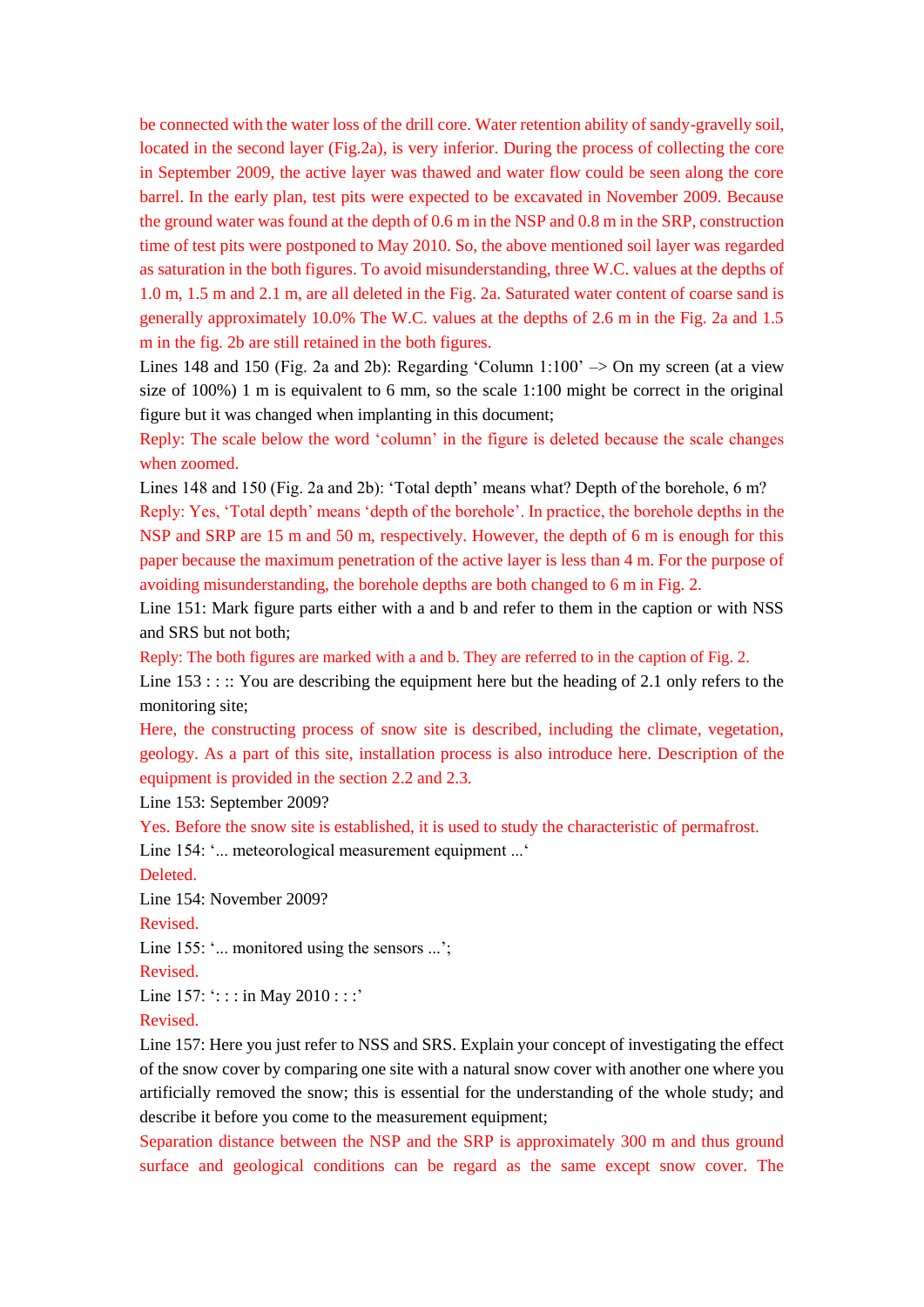hydrothermal difference in the active layer between the NSP and SRP could be regarded as the result from seasonal snow cover.

Line 160: Ground temperature at which depth?

Please see the line 102.

Line 160-161: Do you mean: maximum duration of the snow season?

It was deleted here.

Line 160-161: Do you mean: maximum duration of the snow season?

It was deleted here.

Line 162: In line 153 you already mentioned a ground temperature equipment; how is it related to the probe you mention here?

Introduction of equipment is arranged in the setion 2.3.

Line  $162:$  ::: in May 2010.';

It is accepted in the line 132.

Lines 162-163: 'A set of ... was installed ... of the two plots, NSS and SRS, respectively It is revised in the line 132 to 135.

Line 167: Why did you measure the soil thermal flux only at the NSS, but not at the SRS? It may be a mistake. There are soil thermal flux probes at the both plots.

Lines 165-168: '... were added at the NSS and the SRS, while an ultrasonic snow depth sensor and a sensor measuring the soil thermal flux at shallow depths were

installed only at the NSS.';

It is revised in the line 132 to 135.

Line 170 (Table 1): Use small letter at the beginning; also for soil temperature; Reply: Accepted.

Line 170 (Table 1): Under the name 'types' you are mixing parameters (e.g. AT&H) and measuring intsruments (e.g. barometer or rain gauge)  $\rightarrow$  harmonize, please; use singular, e.g. 'Type of probe';

Reply: Accepted. Please see Table 1.

Line 170 (Table 1): Here you list the measurement parameters wind speed, rel. air humidity, air pressure, precipitation, albedo in the methods but you don't present them in the results or discussion; If you don't need them for your paper delete them in Tab. 1;

Reply: Yes. Deleted measurement parameters are including air pressure, and albedo. Wind speed and direction and precipitation is mentioned in the discussion, RH is mentioned in the monitoring results.

Line 170 (Table 1): for the soil moisture probes you have to say if % refers to the gravimetric water content (as in Fig. 2) or the volumetric one;

Reply: Only in Figure 2 or content directly related with this figure, water content refer to gravimetric water content. In the other parts of this paper, water content and soil moisture both refer to volumetric water content. Description of water content has been noted in the caption of Figure 2.

Line 170 (Table 1): Why did you use different soil moisture and albedo probes at SRS and NSS? This makes it more difficult to compare the measured values;

Reply: Yes. It will be easier if the same sensors is used. But SRP and NSP are supported by different research projects. What's more, donors of the two projects are different.

Line 170 (Table 1): Please tell the measuring interval(s) of the different parameters;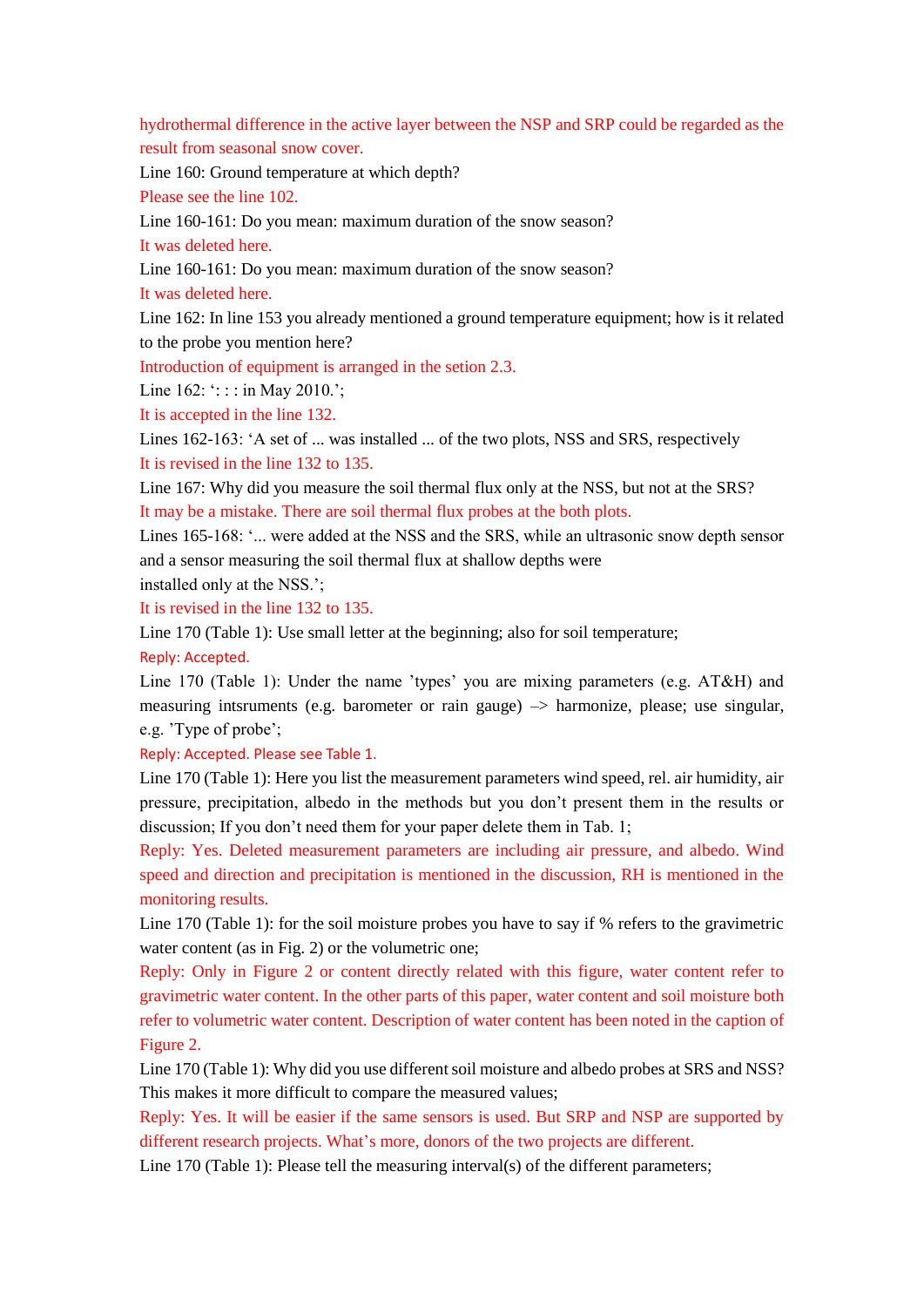#### Reply: They have been added. See Table 1.

Line 170 (Table 1): To me the following order of columns from left to right would be understandable more intuitively: Type of probe, Number of probes (NSS [as reference first], SRS), Measuring range, Measuring accuracy, Brand, Model;

Reply: Accepted. See Table 1.

Line 170 (Table 1): As not all parameters were monitored for the same period of time it would be helpful to give the monitoring period for each parameter, either in this table or even more vivid in a figure;

Reply: Monitoring period for each parameter is added in Table 1.

Line 170 (Table 1): 'Measuring range' instead of 'Ranges';

Reply: Accepted. See Table 1.

Line 170 (Table 1): 'Number of probes' instead of 'Numbers';

Reply: Accepted. See Table 1.

Line 170 (Table 1): In order to save space you could use small superscript numbers directly after the probe type;

Reply: Accepted. See Table 1.

Line 175: Not clear. Do you mean you used the measured air temperature to correct the signal of the ultrasonic sensor measuring snow depth?

Yes. But the context is deleted.

Line 177: Add space: 6 cm;

It is deleted.

Line 178: '... are thus needed ...'; then you can omit: 'because ... rapidly';

It is revise in the line 146-147.

Line 180: All means all, so you don't need to list some probes;

Accepted. It is revised in the line 136-139.

Line 182: Specify the logger by the brand, at least;

They are listed in the Table 1.

Line 182: '... to the automatic data logger CR3000.';

It was revised in the line 138-139.

Line 183: instead of 'that ... when' use 'after';

It is revised in the line 148.

Line 184: '... station, data were often not recorded during night at the SRS.';

It is revised in the line 149-150.

Line 185: '... area differing between seasons.';

It is deleted.

Line 186: But I can see a fence around the SRS in Fig. 3b and c; so what do you mean by snow fence?

Yes. There are fences at the both plots, which are not snow fence and only used to keep the animal away from the plot.

Line 188: How could you guarantee that the SRS wasn't covered by snow again due to wind after snow removal?

The snow cover is removed manually again if there is snowdrift.

Line 191: Distance between the three pictures are slightly not the same as well as their height  $\Rightarrow$  adjust: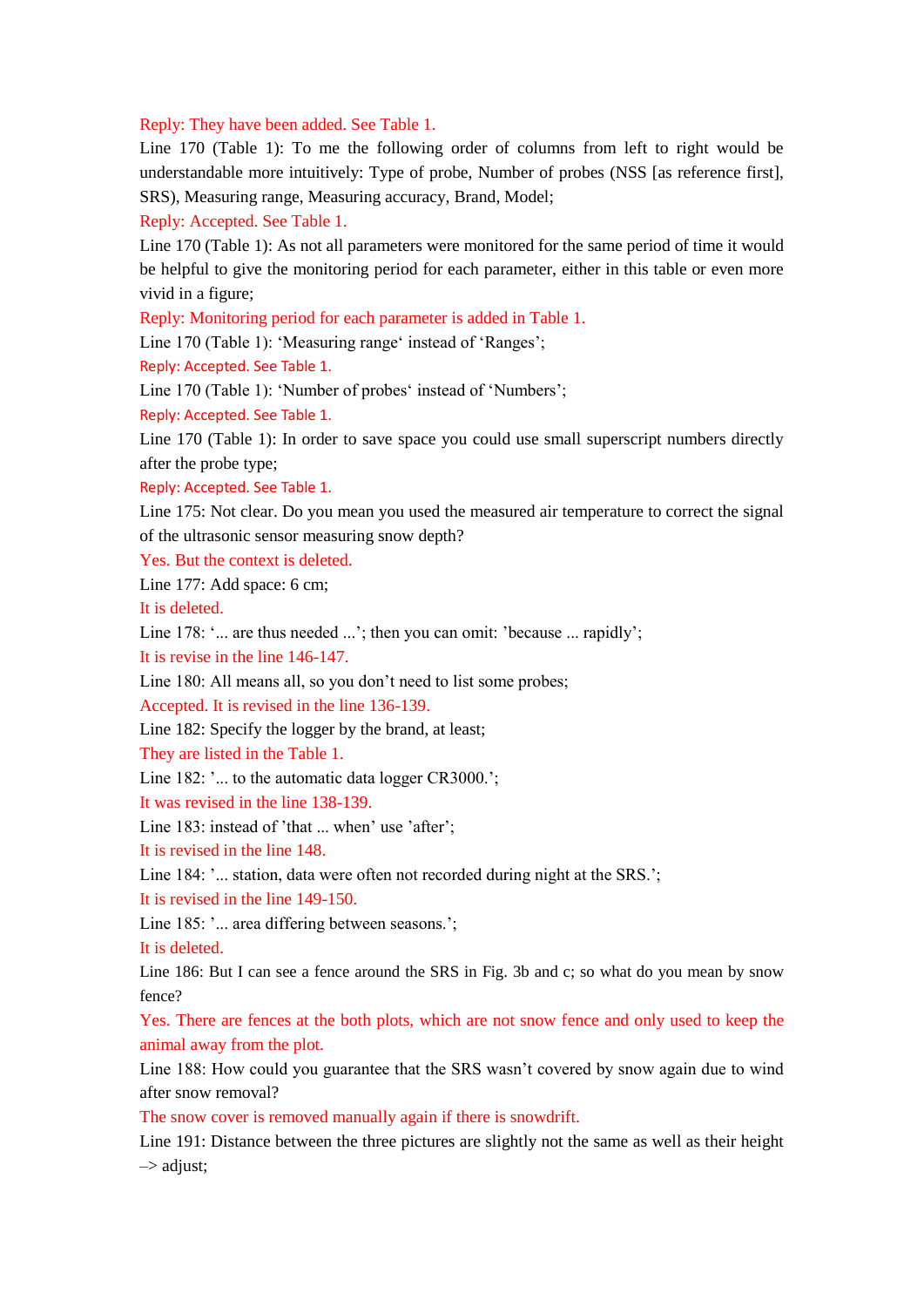Reply: They have been adjusted. See Figure 3.

Line  $193:$ :: A lot of information on the acquisition of soil temperature data was already given under 2.1; the information given here would fit to table 1; temperature measurement is a standard technique; why do you describe it here so extensively?

This part is revised in the section 2.4.

Line 193: 'soil temperature data acquisition' or 'soil temperature measurement';

Accepted in the section 2.4.

Line 205: See comments on the heading of 2.2 (Line 193) and transfer to 2.3;

See section 2.4.

Line 207: '... two parallel steel rods which are 300 mm long, 3.2 mm in diameter and separated by a distance of 32 mm.';

It is deleted.

Line 212-213: Did you dig the test pit and push the rods of the probes horizontally into a side wall or did you burry the probes in layers?

It is buried in layers due to the gravelly soil. This context is deleted.

Line 213: Not 'laid by drilling' but 'installed in a bore hole';

It was deleted.

Line 214: 'installed' instead of 'laid';

Accepted. See line 130.

Line 214: '... reaches its maximum thawing penetration.';

It is deleted.

Line 216: 'or' instead of 'and';

It is deleted.

Line 217: '... were thus due ...';

It is deleted.

Line 219: '... extended from the ground surface to 3.6 m depth?';

It is deleted.

Line 220: Not 'laid' but 'installed' (2 times in this line);

Accepted in the full text.

Line 222: Repetition, information already in Tab. 1;

They are deleted.

Line 223: What do you mean by hydrothermal probes? The soil temperature and moisture probes together? Did you have to dig into the active layer to install the mast onto which the ultrasonic snow depth sensors is mounted or why do you mention digging in connection with the snow depth measurements?

The soil temperature and moisture probes are separated. It was noted that the digging was carried out only in 2010, the influence of which on the active layer was very small. Installation of the mast did not involve digging in 2012.

Line 224: Not 'by' but 'in'

Accepted in the line 2.3.

Line 224: Instead of 'wouldn't' I would say 'shouldn't';

The part is deleted.

Line 226: '... water content in the thawed soil ...'?

Revised in the line 162-164.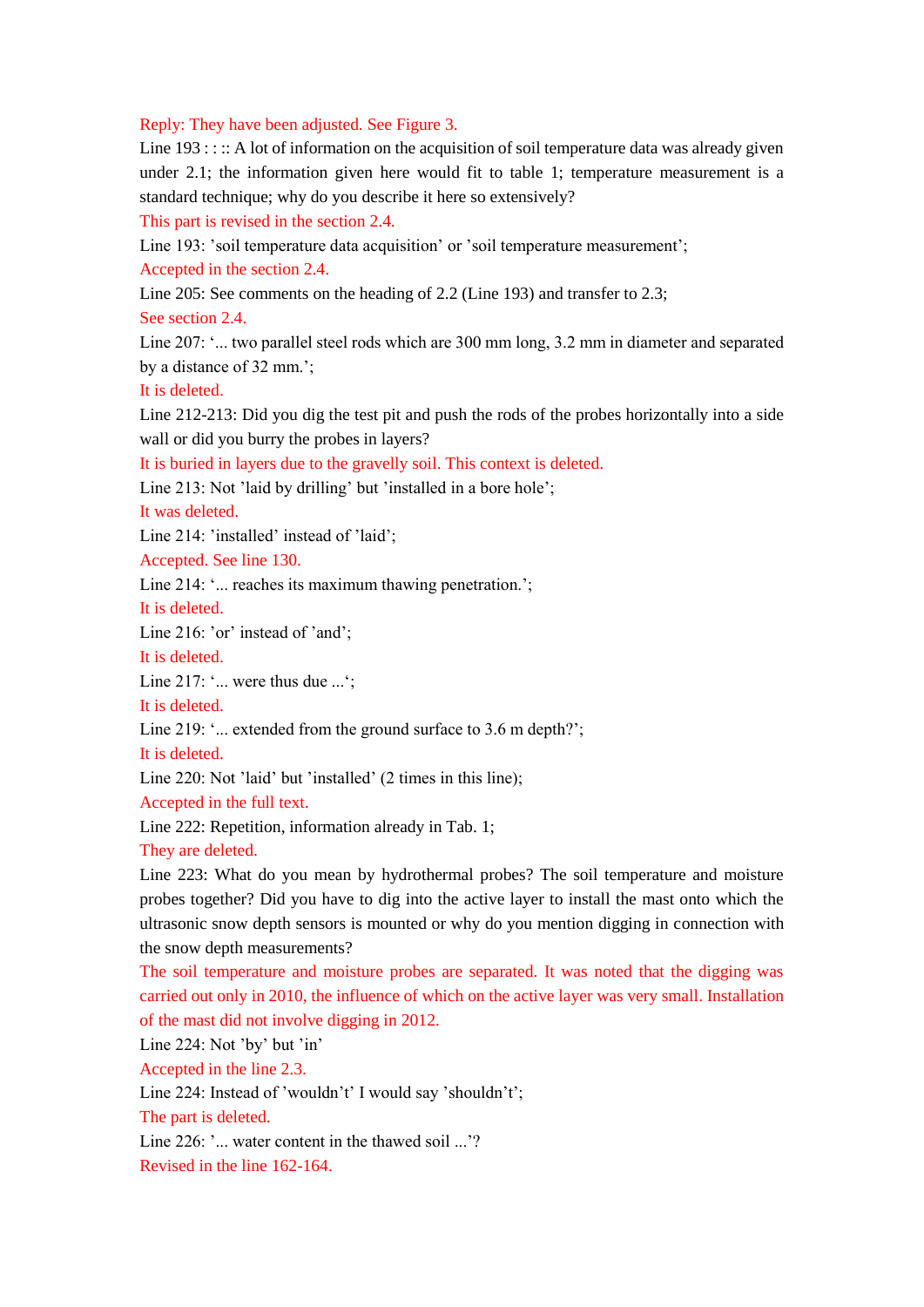Line 228: Do you mean because of the calibration for unfrozen conditions by the manufacturer? How did you get the true value? By gravimetric water content measurements using soil probes? Or do you stress the fact that the probes measure the liquid water content but not the frozen water content? Not clear;

Yes. The soil moisture probes only measure the liquid water content but not the ice. In order to discuss the true water content and its annual variability, measurement results in the thawing period are analyzed in the process analysis. The interannual analysis only involves SM measured in October 1 with the maximum thawing penetration, which represents the water content of the whole active layer and can be called the characteristic soil moisture.

Line 237: Do you mean accumulated in total?

Yes. See the section 3.2.

Line 237: Why do you say 'surface snow cover' instead of simply 'snow cover'? As the snow cover is always deposited on the surface this word is dispensable;

It is deleted in the full text.

Line 239 (Firg. 4): Curves are too thick (only in pdf?); add horizontal lines as visual orientation; Reply: The figure is deleted.

Line 245: I question if the snow depth can be determined with a resolution of 1 mm (surface hoar on the snow can be thicker than 1 mm);

The accuracy of SCT probe is 1 cm. But its resolution is 1 mm. What's more, artificial measurement is also carried out before every snow removal.

Lines 246, 248, 252: Use past tense because it occurred in 2014; check whole manuscript and use past tense for all events which were finished in the past;

Accepted. See section 3.2.

Line 246: Check with editor if this date format is ok; However, the date format should be the same throughout the document which is not the case, e.g. line 245 (December 2013) differs from line 240 (2012.12);

Accepted and revised in the full text.

Lines 251-252: '... snow cover remained 5 days at maximum in more than 90 % of the snowfall events, ...';

Revised in the section 3.2.

Line 253: In the same sentence you say that the snow cover would have been lasting not more than 5 days in general - this is a contradiction; instead of the words 'generally' and 'typically' try to quantify in the statements;

Revised in the section 3.2.

Line 260: Add space after fullstop;

Revised in the section 3.2.

Line 270 (Tab. 2): Data of air temperature and radiation averaged over the seasons would be helpful here as you argue in the text with these parameters;

Reply: Accepted. Averaged air temperatures and average solar radiation over the seasons are added. See Table 2 and table 4. See section 3.1, 3.3.

Line 272: As you define the depth negative in Fig. 7 the maximum depth would be 0; so either you can say something like 'the most negative depth' or you use a positive sign for depth values in Fig. 7;

A positive sign for depth values is accepted in Fig. 7.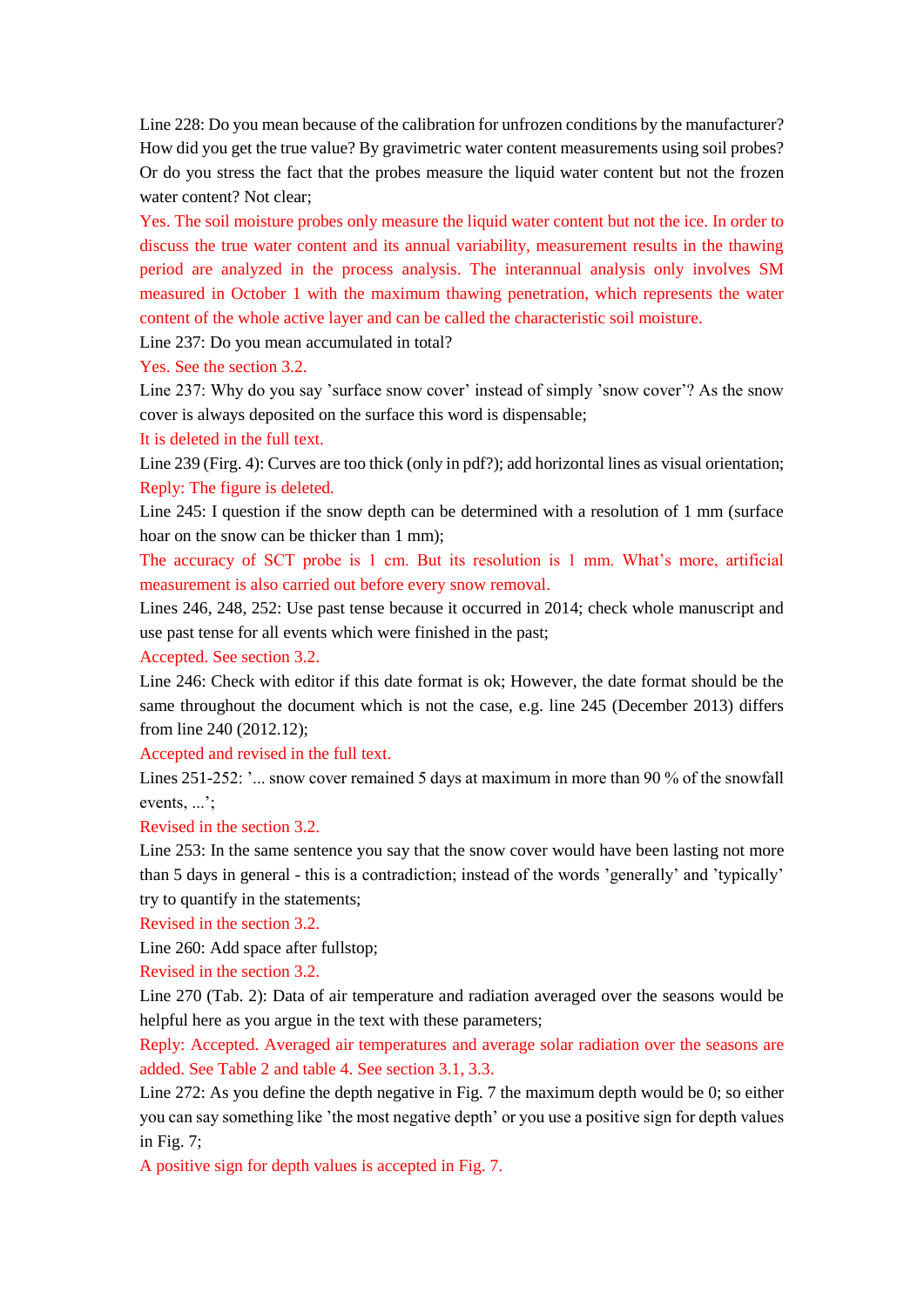Line: 277: 'Figure 7' but not 'figure 7';

Accepted. It is revised.

Line 277: I question if the ALT can be determined with a resolution of 1 mm;

The ALT is calculated based on the interpolation between temperature measurements of neighboring probes in space and time. Resolution of the ALT depends on the space of probes and frequencies of measurement. Below the depth of 3.0 m, separation distance of neighboring temperature probes is 1 m. Due to the difference of soil properties and unsteady temperature regime, distribution of temperature with the depth is often nonlinear. Therefore, accuration of the ALT should be far more than 1 mm.

Additionally, the ALTs in the discussion manuscript are acquired by using 10 days step in the interpolation calculation. In this revised manuscript, time step is 1 day. As a result, there are some differences between the ALTs of this version and previous version. The maximum difference reaches 14 cm.

Line 280 (Fig. 7): Indicate at least one negative isotherm;

Reply: Accepted. See Figure 7.

Line 280 (Fig. 7): Mark figure parts either with a and b and refer to them in the caption or with NSS and SRS but not both;

Reply: Accepted. See Figure 7. a) natural snow plot, b) snow removal plot.

Line 286: Regarding 'at any depth'  $\rightarrow$  the mean annual ground (rather than soil) temperature MAGT refers to the depth of the zero annual amplitude (see Wu and Zhang, 2008, caption of Table 2);

Yes. It was changed to " the mean annual soil temperature (MAST)".

Lines 284-288: This sentence needs to be related to the ground temperature measurements of this study;

It was introduced in the section 2.5.

Line 290: '... where the daily soil ...';

It was introduced in the section 2.5.

Line 291: Do you mean the extremes of daily air temperatures within a year? This must become more clear because the extremes of the air temperature within a day must not be excluded to estimate the daily geothermal propagation depth;

It was introduced in the section 2.5.

Line 293: Did you determine the daily geothermal propagation depth? If not, please cite the publication where you got this information from;

It was introduced in the section 2.5.

Line 294: It depends on the purpose; what do you want to say with these data?

It was introduced in the section 2.5.

Lines 293-296: I understand the sentence up to '... single time', but the words thereafter (several times, even partial time of each day) I can't logically relate to the rest of the sentence. Maybe 'or' is missing before 'even'?

It was introduced in the section 2.5.

Line 298: 'could' instead of 'can';

It was revised in the section 3.5.

Line 301: 'also' is dispensable;

It was revised in the section 3.5.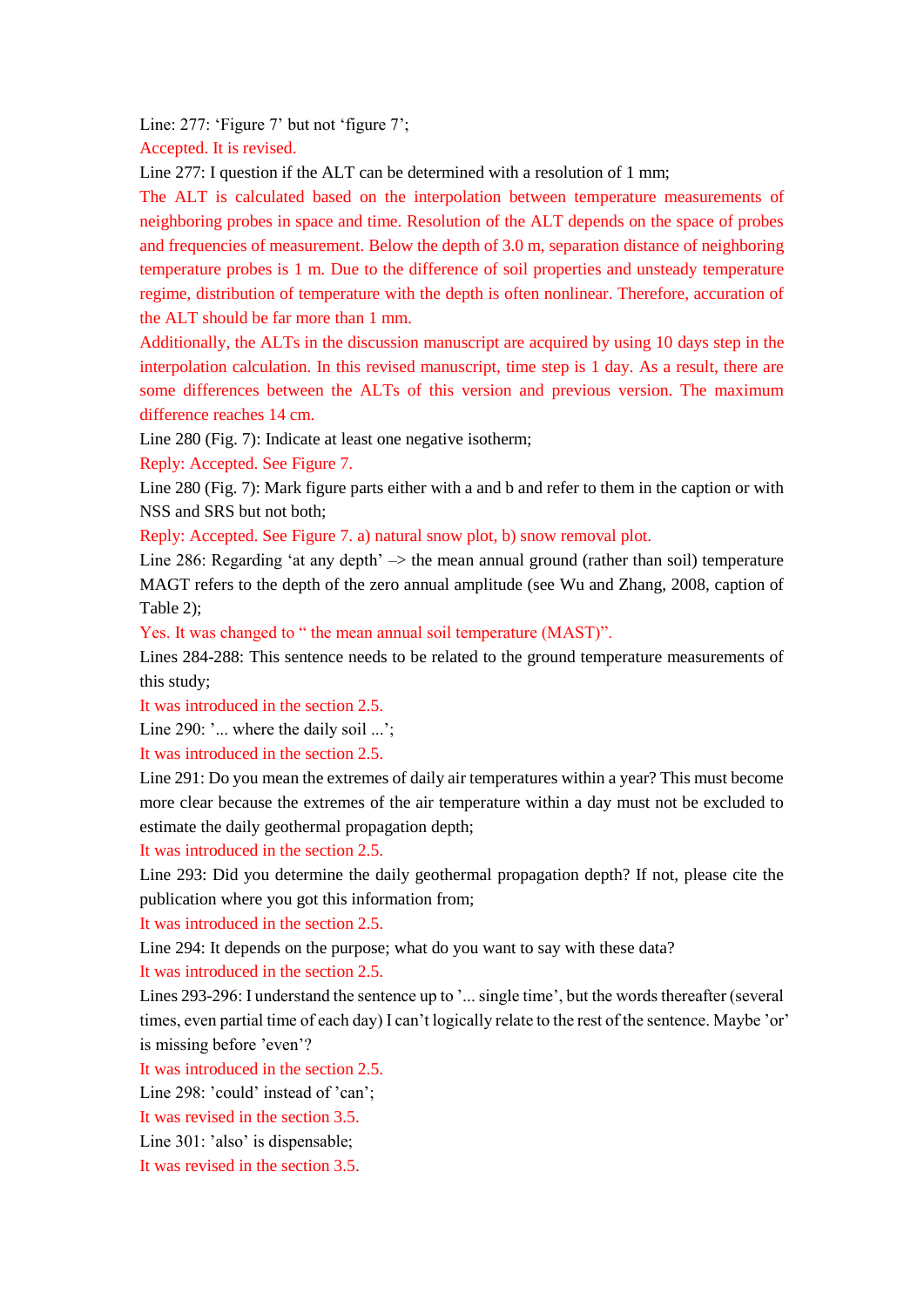Line 303 (Fig. 8f): How do you interprete that the MAGT-curves are bent towards lower temperatures above 1.5 m? Compare to Fig. 3 in Smith & Riseborough (2002): Climate and the limits of permafrost;

Reply: Generally, MAGT-curves should be similar with that in Fig.3 in smith & Riseborough (2002): Climate and the limits of permafrost if the ground thermal is stable and water content is high in the active layer. However, owing to the variation of MAAT, earth surface conditions and soil moisture in the active layer, the MAGT-curves often behave different shapes. Taking an example of permafrost along the Qinghai-Tibet highway, there are three typical shapes of MAGT-curves (Jin et al., 2006. Thermal regimes and degradation modes of permafrost along the Qinghai-Tibet highway. Science in China Series D: Earth Sciences. DOI: 10.1007/s11430- 006-2003-z ). The mean annual air temperature, water content in the active layer and the snow cover changed a lot in the snow monitoring site since 2011. The MAAT fluctuated between - 4.5 °C and –2.8 °C during the period of 2010-2016. Snow cover is removed since the December, 2012. Changes of surface conditions caused that the 5cm-MAGT in the SRP is about 0.2 to 0.8  $\degree$ C lower than that in the NSP. Additionally, volumetric water content above the depth of 0.8 m has been nearly always lower than 12% in the SRP from 2012 to 2015 (Figure 10). So, thermal offset in this soil layer can be neglected. Drop of MAAT and 5 cm-MAGT, and the shallow soil layer with less water content, may be the main reason that the MAGT-curves are bent towards lower temperatures.

Line 303 (Fig. 8f): I recommend not to choose blue and red lines in Fig. 8d as these colors are used in a different meaning in Fig. 8a - 8e;

Reply: Accepted. See Fig.8f.

Line 303 (Fig. 8): The colors in Fig. 8 should be harmonized with those in Fig. 10 regarding their meaning;

Reply: The colors are modified according to the year. Blue, 2012; red, 2013; black, 2014; purple, 2015; orange, 2016. See the detail in Fig.8 and Fig.10.

Lines 304-307: In line 304 you say 'annual' for the entire Fig. 8, but later you say that the temperature profiles are averaged over seasons!

Reply: It has been revised. See the caption of Fig.8 and 9.

Lines 309-311: This should additionally be described in methods;

Reply: It was revised in the section 2.5.

Line 323: 'In terms of yearly temperature,' is dispensable;

It was revised in the section 3.5.

Lines 323-325: As first sentence of this paragraph I suggest: 'The mean annual soil temperature at 0.5 m depth was 0.8 \_C higher for the NSS than the SRS while the temperature difference between the two sites decreased with depth being approximately zero below 2 m depth.';

It was revised in the section 3.5.

Lines 325-326: According to Figure 8e they are approximately the same compared to the layer above 1.6 m!

It was revised in the section 3.5.

Line 327: What do you mean by 'generally' here? Average difference over the whole depth profile or only below 1.6 m? Not clear;

It was revised in the section 3.5.

Lines 328-329: This sentence in the present form belongs to methods but not to results; don't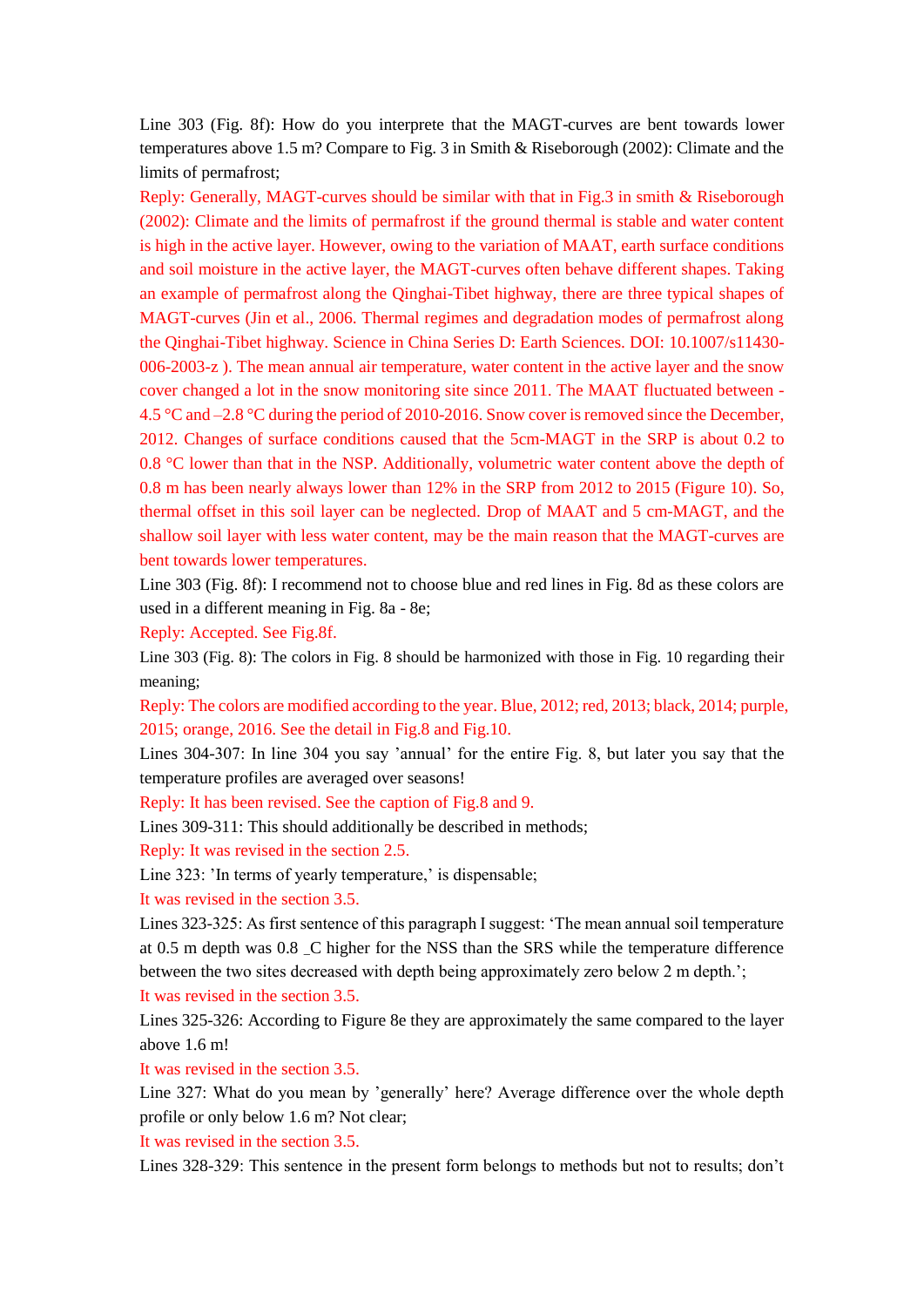repeat methods in results;

It was revised in the section 3.5.

Lines 329-330: '... removal, the mean annual ground temperature at 0.5 m and 2.0 m depth increased by  $0.3 \text{ } C$  and  $0.2 \text{ } C$ , respectively.';

It was revised in the section 3.5.

Lines 323-333: Not clear! I suggest: 'The MAAT in Yashatu was -4.5 \_C, -3.4 \_C, and -3.9 \_C in 2012, 2013 and 2014, respectively, indicating ...';

It was revised in the section 3.5.

Line 333: Where did you get the value for 2012 from? According to Fig. 4 you only measured the air temperature since December 2012; you have to cite the source if it is not your own measurement;

It was revised in the section 3.5.

Line 334: No comma after 'namely';

It was revised in the section 3.5.

Lines 338-339: This sentence is only valid for NSS, tell the reader;

It was revised in the section 3.6.

Lines 340-341: Regarding '..., there is ...'  $\rightarrow$  Where? Do you mean at the SRS? So you have to tell it the reader. However, I see something different in Fig. 9: besides the small L-shaped area at SRS with a water content above 40 % in 2013 the water contents at NSS are higher throughout the depth profile and throughout the monitoring period;

It was revised in the section 3.6.

Line 342: 'based on CS616' does not belong to results but to methods and shouldn't be repeated; It was introduced in the section 2.4.

Line 342: It can, but does it or does it not?

It was introduced in the section 2.4.

Lines 343-345: There appeared strong changes during redistribution, but if you directly compare the water content profile at NSS in Oct. 2013 and Oct. 2014 I roughly agree although I can see an increase from 30 to 40% between about 1.1 m and 1.7 m depth  $\rightarrow$  has to be described more clearly;

It was revised in the section 3.6.

Line 345: Is the class with the highest water content from 40 to 70%? Please indicate in the color bar in Fig. 9. However, a vol. water content of 70% in gravel (as stated in Fig. 2) is very unlikely to me even for saturation (maybe in clay it would be possible); Line 349: Just to describe what you can see anyway in Fig. 10 doesn't give an additional benefit; add information in the text you can't directly see in a Fig. itself;

It was revised in the section 3.6.

Line 349: Don't make a new paragraph after only 1 sentence (minimum after 2);

It was revised in the section 3.6.

Lines 350-351: 'At a depth of 0-50 cm soil moisture sites varies no more than 4 % between the years 2012-2014 at each of the two sites.';

It was revised in the section 3.6.

Line 351: 'soil moisture decreases with time, and' -> not needed, delete;

It was accepted in the section 3.6.

Line 354: 'Between 80 cm and 120 cm depth, soil ...';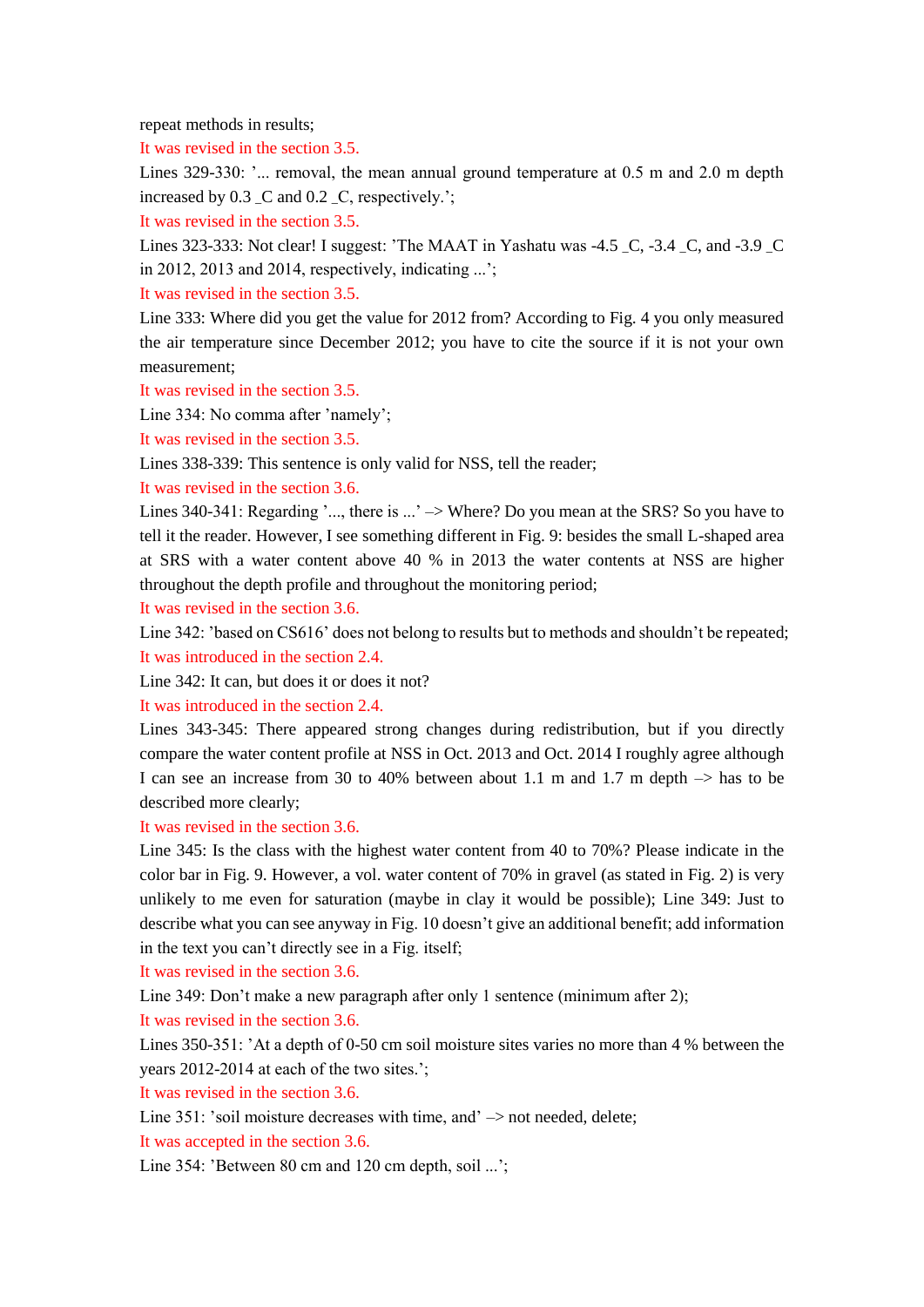It was revised in the section 3.6.

Lines 354-355: Sentence is too complicated to express the facts;

It was revised in the section 3.6.

Line 356: Give a depth range as in Fig. 10;

It was revised in the section 3.6.

Line 358: 'first' and 'then' means from 2012-2013 and from 2013-2014, respectively; express it more clearly;

It was revised in the section 3.6.

Line 360 (Fig. 9, caption): In Table 1 you say that soil moisture at NSS was measured using a probe called SM300 but not CS616;

Reply: It has been revised. See the caption of Fig.10.

Line 360 (Fig. 9, caption): ... 'based on CS616' is an information regarding the methods and must not be repeated here;

Reply: It has been revised. See the caption of Fig. 10.

Line 359 (Fig. 9): How do you explain the pronounced steps in the water content profiles, especially in 2013?

Reply: In the Fig. 10, 0  $\degree$  isotherm is added. It can be seen from the figure that there are often big steps in the water content near the  $0 \, \text{C}$  isotherm. It can be explained that the dielectric constant of water is much less than that of ice. In the thawed area, water-content step also can be found. It be resulted from the downward infiltration and upward migration of soil water.

Line 359 (Fig. 9): What is the upper limit of the highest class above 40 %? Please indicate on the color bar.

Reply: The maximum of water content of the active layer in the snow site is 59.7%. It was added on the color bar.

Lines 364-369: Too complicate; just say that you linearly interpolate between the point measurements using the soil moisture probes;

A good suggestion. Accepted. See line 324 to 328.

Line 372: '... at 0-5 cm depth is assumed to be the same as ...';

Accepted in line 330.

Lines 364-379: This information would be more adequate in the methods;

I think this is a reprocessing of field data. It may be coherent with the context. See line 326 to 333.

Line 379: A range is from a minimum to a maximum value; here you mean the difference; It was replaced by new analysis in section 3.6. See line 334-343.

Line 382: Not 'in 2013 and 2014' but 'from 2012 to 2013 and from 2013 to 2014'; It was revised in the section 3.6.

Line 385: Mark figure parts either with a and b and refer to them in the caption or with NSS and SRS but not both;

It was accepted in the Figure 11.

Line 390: Add space after Alps;

Accepted in line 348.

Line 391: Don't use first names for the citations in the text (only initials of first names in bibliography);

Accepted in line 349.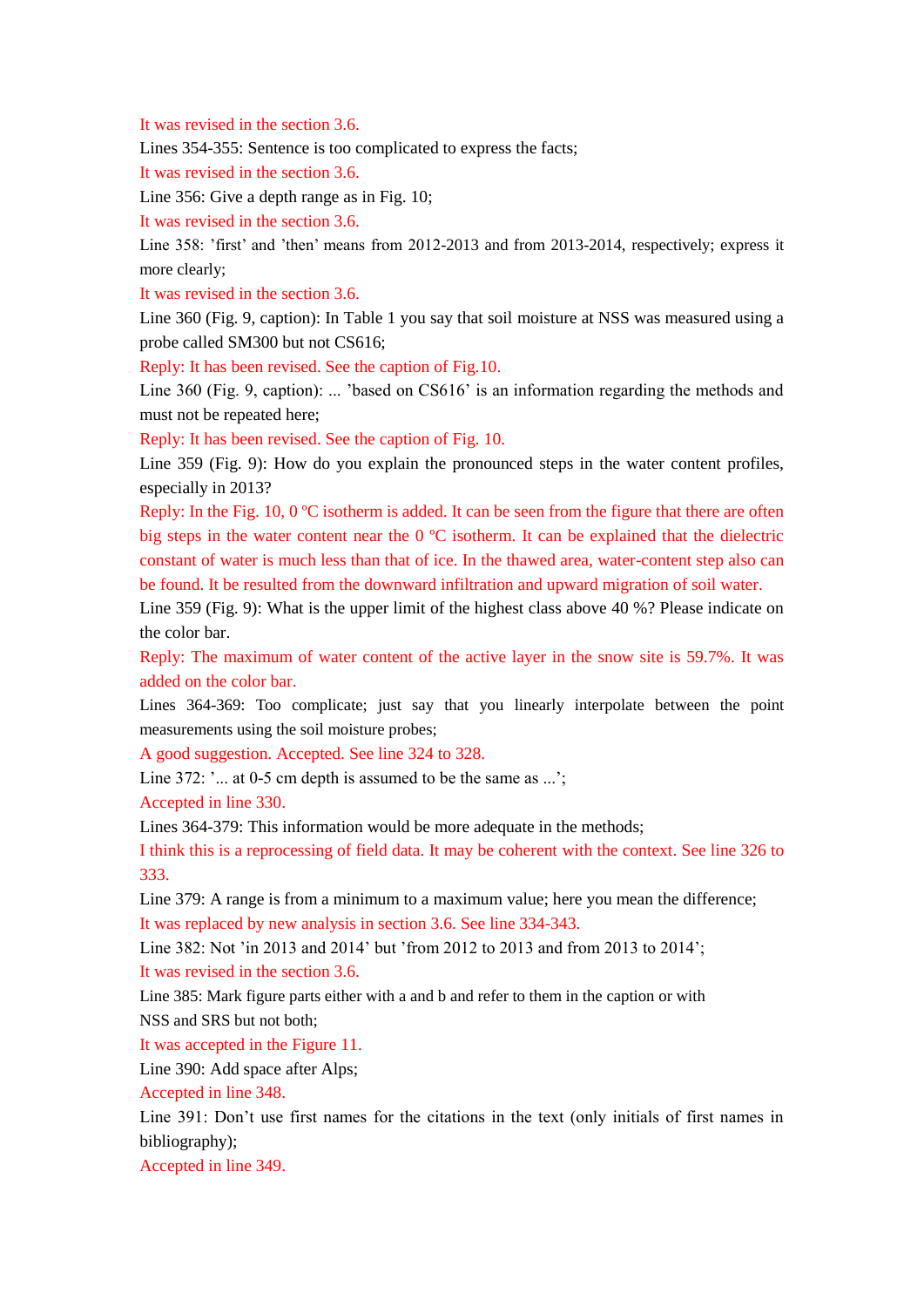Line 394: See comment on line 47 and 51;

Accepted in line 351-352.

Line 397: Cite these studies;

The part is deleted.

Line 399: It did in case of ASR-1, but not for ASR-2;

The part is deleted.

Line 401: A comma or 'and' is missing after 'snow removal';

The part is deleted.

Line 402: To see the effect of the snow cover at the SRS by comparing the 3 years 2012, 2013 and 2014 (i.e. BSR, ASR-1, ASR-2) is hardly possible as you have 3 samples (years) only, but 2 factors (air temperature and snow cover);

The part is deleted.

Lines 400-403: You cannot directly compare ASR-2 (i.e. SRS 2 years after snow removal) with NSS because the observation period of ASR-2 was 2013.12-2014.11 (line 311) while it was 2014.3.1-2015.2.28 (line 300) for NSS; however, you can compare SRS and NSS in the same period of monitoring as shown in Fig. 8e. Maybe you meant this, but it is not clear; The part is deleted.

Line  $405$ :  $\degree$ ... heat dissipation from the active layer to the atmosphere in winter  $\degree$ ...). $\degree$ :

Accepted in line 360.

Line 407: Omit 'the';

The part is deleted.

Line 407: Are these results yours? If not, cite the publication in the same sentence;

The part is deleted.

Line 409: This finding means that the ground cooling effect due to the change of the albedo by the first snow cover in autumn is less effective than the cooling due to the stronger heat dissipation without snow; finally, the thermal insulation (and during this season warming) effect of the snow cover overbalanced the cooling effect due to the higher albedo of snow in this study;

Yes. Monitoring result in 2015 and 2016 also verified this findings.

Line 411: In addition to Fig. 6, also refer to Table 2;

Accepted.

Lines 414-415: '... when the ground temperature is higher than the air temperature'?

Accepted in line 371 and 372.

Line 418 (Table 3, caption): The table is obviously not at the right place but should be positioned later;

It is deleted.

Line 418 (Table 3, caption): This is again another period of time than for the collection of the other data (soil temperature, air temperature, water content); so it is difficult to relate them to each other;

The part is replaced by new analysis. Please see line 380-410.

Line 418: Table 3 shows results and should thus be presented in chapter 3, but not only in the discussion;

It is deleted.

Line 421: '... since the snow ...';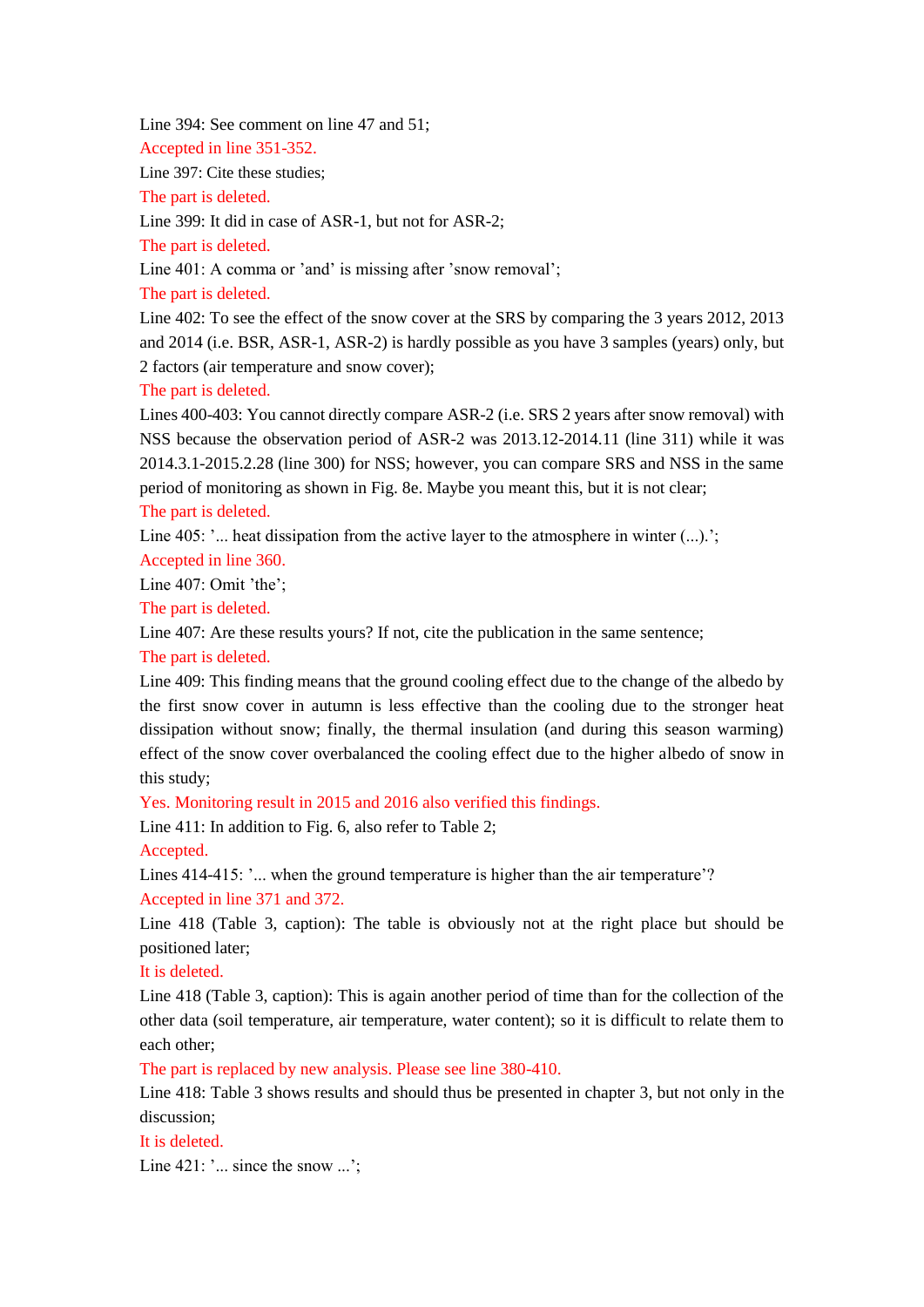#### The part is deleted.

Line 423: '... of the active layer.';

The part is replaced by new analysis. Please see line 384-395.

Line 424: Which areas?

#### The part is replaced by new analysis. Please see line 384-395.

Line 426: not correct: latent heat is released by freezing and by condensation, but not by a decrease in the water content; if the soil water content in autumn is less than the year before, also the latent heat released during freezing will be less; is it this point you wanted to make? Then make it clearer, please

The part is replaced by new analysis. Please see line 384-395.

Line 427: See comment on line 50;

Corrected.

Line 429: But at 4000 m a.s.l. altitude the pressure is much lower  $\rightarrow$  adapt the following calculations to a realistic atmospheric pressure at 4000 m a.s.l.;

The part is replaced by new analysis. Please see line 384-395.

Line 429: '... heat for water stored in a 1 m3 soil body at a volumetric water content (VWC) of 1 % is 3350 kJ ...';

## The part is deleted.

Line 431: How did you determine this heat capacity? Please show that it is realistic using the content of mineral material, ice and water;

See line 389-390.

Line 430-433: Has to be explained more clearly. Just by reducing the water content the temperature won't decrease! However, the heat to be extracted from 1 m3 of soil to freeze the water equivalent to a VWC = 1% is 3350 kJ. If the same heat would be extracted from the same body of soil without freezing (i.e. if already al the water is frozen or al the water remains liquid) a temperature decrease of 1.5 \_C would occur. For the heat of vaporization the argumentation is equivalent;

#### Please see line 384-395.

Line  $435$  : : :: I can't see that you used the thermal flux data to verify 'this phenomenon' explained above. I would just argue that at higher water contents more heat has to be extracted for freezing than in drier soils. The atmosphere can take up only a given amount of heat under given meteorological conditions. After freezing, in driers soils more heat that can be dissipated is left for ground cooling resulting in lower temperatures;

#### The part is deleted.

Line 437: Add a space before 'According';

## Corrected.

Line 438: To make these four stages more visible I suggest a diagram rather than a table; The part is deleted.

Line 444: It should be like this, but Table 3 shows the opposite! You argued for all other months. I would say the higher/lower values in February/June at the NSS than at SRS is just natural variability;

## The part is deleted.

Line 446: Even greater than in Table 3? And why should the heat exchange be different at NSS and SRS if there is no snow? Because of the higher water content at NSS than at SRS? Then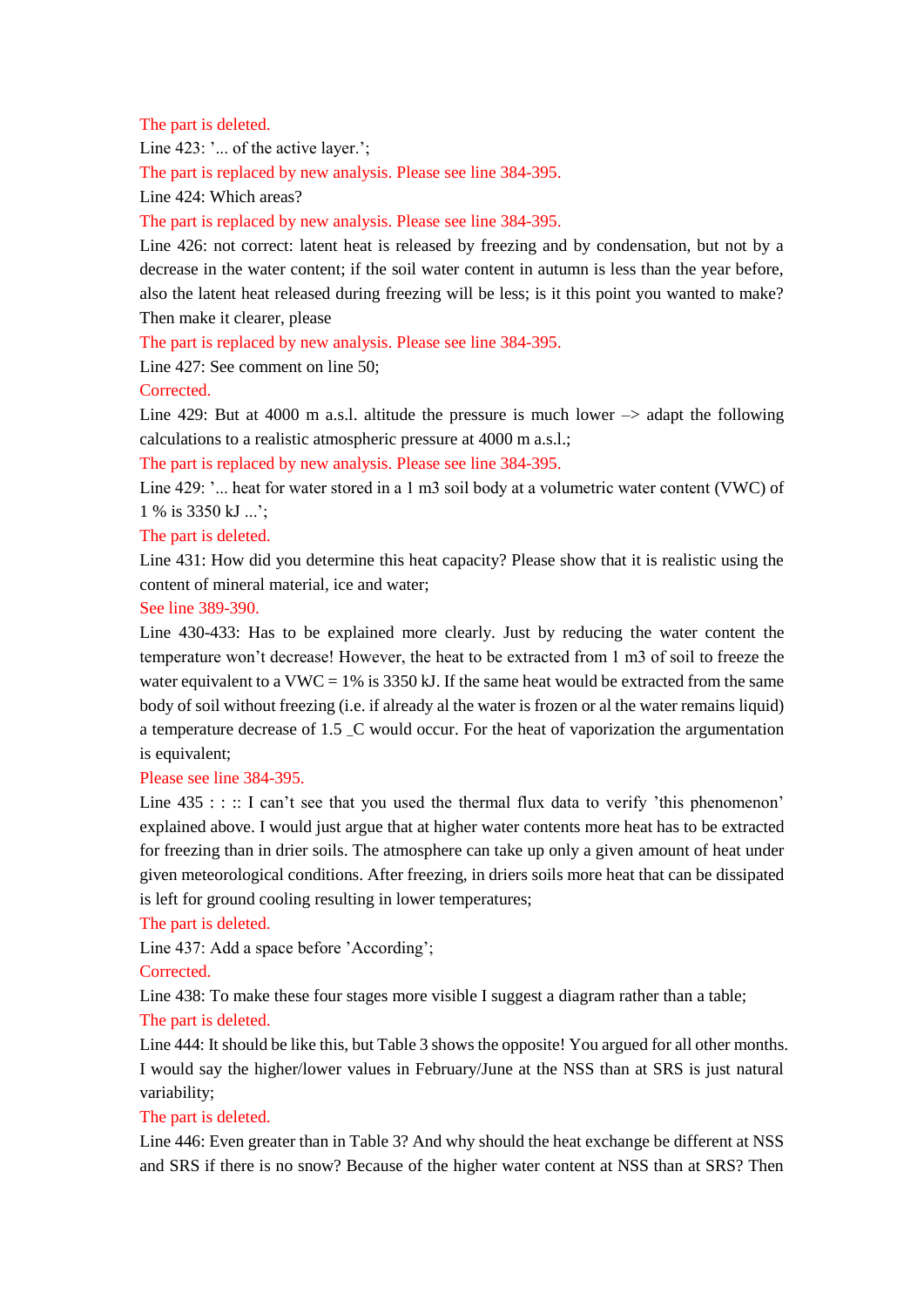you need to argue which processes lead to the assumed result; however, it has to be consistent with your other findings;

The part is deleted.

Line 456: Instead of the grain size distribution it is rather the pore size distribution;

Accepted. See line 428.

Line 457: Why and how? I would say the pore size distribution, the porosity and thus the bulk density are changed by digging, but not the grain size distribution;

I agree with you. See line 427-430.

Line 462: Is it possible that the digging lead to preferential flow paths in the ground? However, you dug at both sites in the same way, right?

I agree with you.

Line 464: 1 space before 'therefore' is engough;

Accepted.

Line 469: '...), resulting in a snow water equivalent (SWE) of ...';

It is revised. See line 440-441.

Lines 471-473: Does the annual rainfall of Delingha originate from 1960? Or was it only published then and is a long term mean, i.e. even older? It could have changed a lot since then! So you can't compare it with todays values of Yashatu;

It is revised. See line 415-416.

Lines 480-481: Is half a page really necessary to come to this explanation?

It is revised. See section 4.2.

Lines 483: Repetition of line 469  $\rightarrow$  delete;

It is revised. See section 4.2.

Line 483: 'the melt water equivalent to the SWE' instead of 'this result';

It is revised. See section 4.2.

Line 484: '... content between 0-2.5 m depth in the active layer ...';

It is revised. See section 4.2.

Line 483:  $\cdot \dots$  could have increased  $\dots$  by only 4.4 %  $\dots$ ;

It is revised. See section 4.2.

Line 493: Only in summer, when the evaporation is highest, the NSS was cooler than the SRS at 0.5 m depth (Fig. 8). However, then there was nearly no snow (Table 2). So I don't think that this effect contributed to the lower water content at SRS, otherwise the near surface temperatures (0.5 m depth) should have been higher at SRS than at NSS also in spring, winter and autumn which was not the case;

Before 2014, the temperature of topsoil above the depth of 0.5m was not acquired due the acquisition frequency of one time per day. According to the data in 2015 and 2016, the seasonal and annual topsoil temperature at the SRP is lower than at the NSP except for the autumn (Figure 8 and 9).

Line 497: But according to Tab. 2 there was nearly no snow in summer at your site; It is revised.

Lines 498-499: But in Fig. 8 you have shown that the mean winter temperature is lower at the snow free SRS than at the snow covered NSS!

It is revised. See section 4.2.

Line 504: Also this sounds logical but should have resulted in lower near surface temperatures